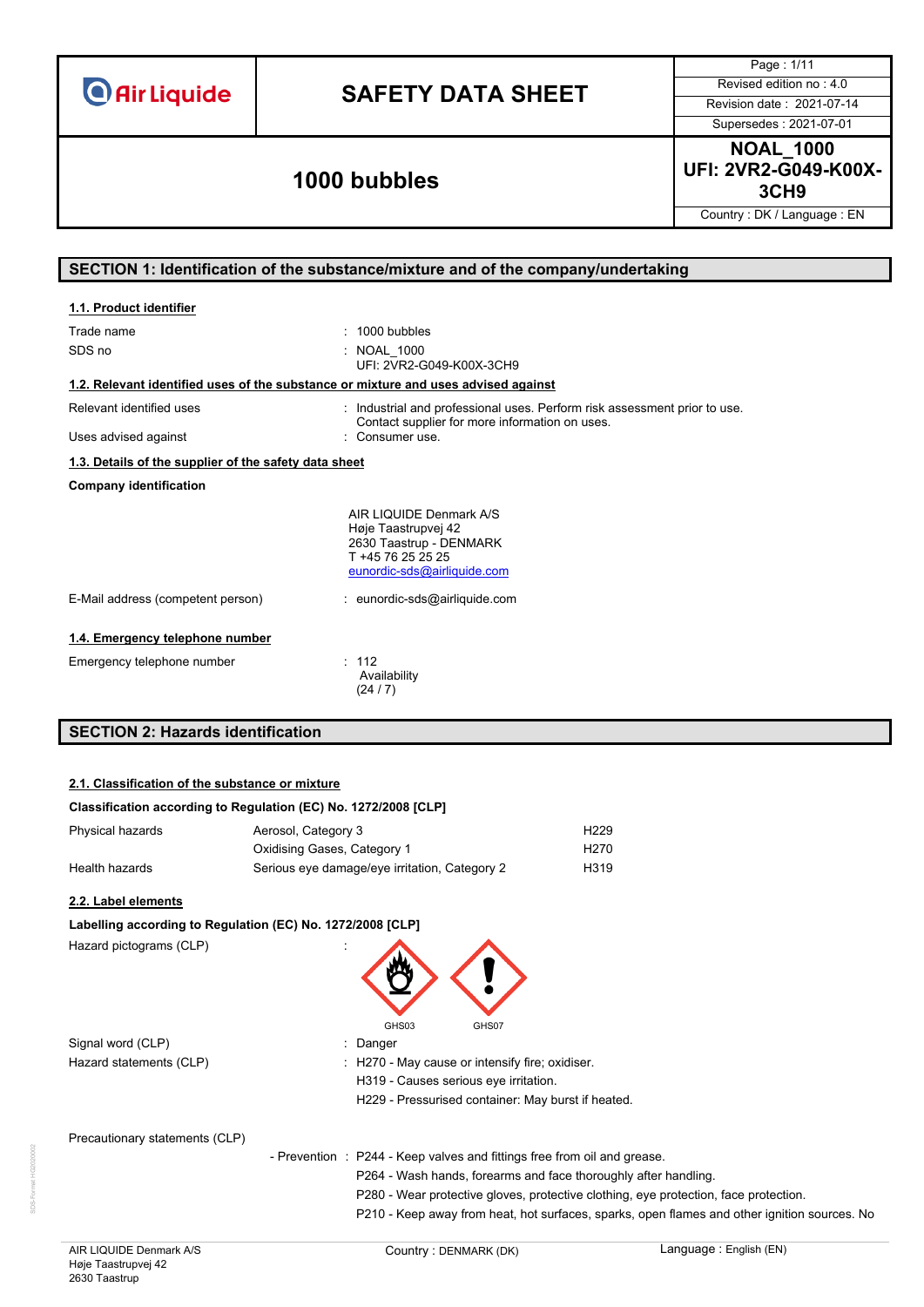| <b>O</b> Air Liquide |
|----------------------|
|----------------------|

## **SAFETY DATA SHEET** Revised edition no : 4.0

Supersedes : 2021-07-01

Page : 2/11

### **3CH9 1000 bubbles**

**NOAL\_1000 UFI: 2VR2-G049-K00X-**

Country : DK / Language : EN

- 
- smoking. P251 - Do not pierce or burn, even after use. P220 - Keep away from clothing and other combustible materials. - Response : P337+P313 - If eye irritation persists: Get medical advice/attention. P370+P376 - In case of fire: stop leak if safe to do so. P305+P351+P338 - IF IN EYES: Rinse cautiously with water for several minutes. Remove contact lenses, if present and easy to do. Continue rinsing. - Storage : P403 - Store in a well-ventilated place. P410+P412 - Protect from sunlight. Do not expose to temperatures exceeding 50 °C/122 °F.

**2.3. Other hazards**

: None.

#### **SECTION 3: Composition/information on ingredients**

#### 3.1. **Substances** : Not applicable.

**3.2. Mixtures**

| Name                                                     | <b>Product identifier</b>                                                                   | Composition [V-%]: | <b>Classification according to</b><br>Regulation (EC) No. 1272/2008 [CLP]                                   |
|----------------------------------------------------------|---------------------------------------------------------------------------------------------|--------------------|-------------------------------------------------------------------------------------------------------------|
| Water                                                    | (CAS-No.) 7732-18-5<br>(EC-No.) 231-791-2<br>(EC Index-No.)                                 | 95                 | Not classified                                                                                              |
| Nitrous oxide                                            | (CAS-No.) 10024-97-2<br>(EC-No.) 233-032-0<br>(EC Index-No.)<br>(REACH-no) 01-2119970538-25 | 2.5                | Ox. Gas 1, H270<br>Press. Gas (Lig.), H280<br>STOT SE 3, H336                                               |
| Sodium benzoate                                          | (CAS-No.) 532-32-1<br>(EC-No.) 208-534-8<br>(EC Index-No.)<br>(REACH-no) 01-2119460683-35   |                    | Eye Irrit. 2, H319                                                                                          |
| Sulfuric acid, mono-C12-16-alkyl<br>esters, sodium salts | (CAS-No.) 73296-89-6<br>(EC-No.) 277-362-3<br>(EC Index-No.)<br>(REACH-no) 01-2119489464-26 |                    | Flam. Sol. 1, H228<br>Skin Irrit. 2, H315<br>Eye Dam. 1, H318<br>STOT SE 3, H335<br>Aquatic Chronic 3, H412 |
| Tetrasodium (1-<br>hydroxyethylidene)bisphosphonate      | (CAS-No.) 3794-83-0<br>(EC-No.) 223-267-7<br>(EC Index-No.)<br>(REACH-no) 01-2119510382-52  | 0.5                | Acute Tox. 4 (Oral), H302<br>Eye Irrit. 2, H319                                                             |

#### **SECTION 4: First aid measures**

#### **4.1. Description of first aid measures**

| - Inhalation                                                     | : Adverse effects not expected from this product.                        |  |
|------------------------------------------------------------------|--------------------------------------------------------------------------|--|
| - Skin contact                                                   | : Adverse effects not expected from this product.                        |  |
| - Eye contact                                                    | : Immediately flush eyes thoroughly with water for at least 15 minutes.  |  |
| - Ingestion                                                      | : Ingestion is not considered a potential route of exposure.             |  |
| 4.2. Most important symptoms and effects, both acute and delayed |                                                                          |  |
|                                                                  | : May cause irritation to cornea (with temporary disturbance to vision). |  |

Refer to section 11.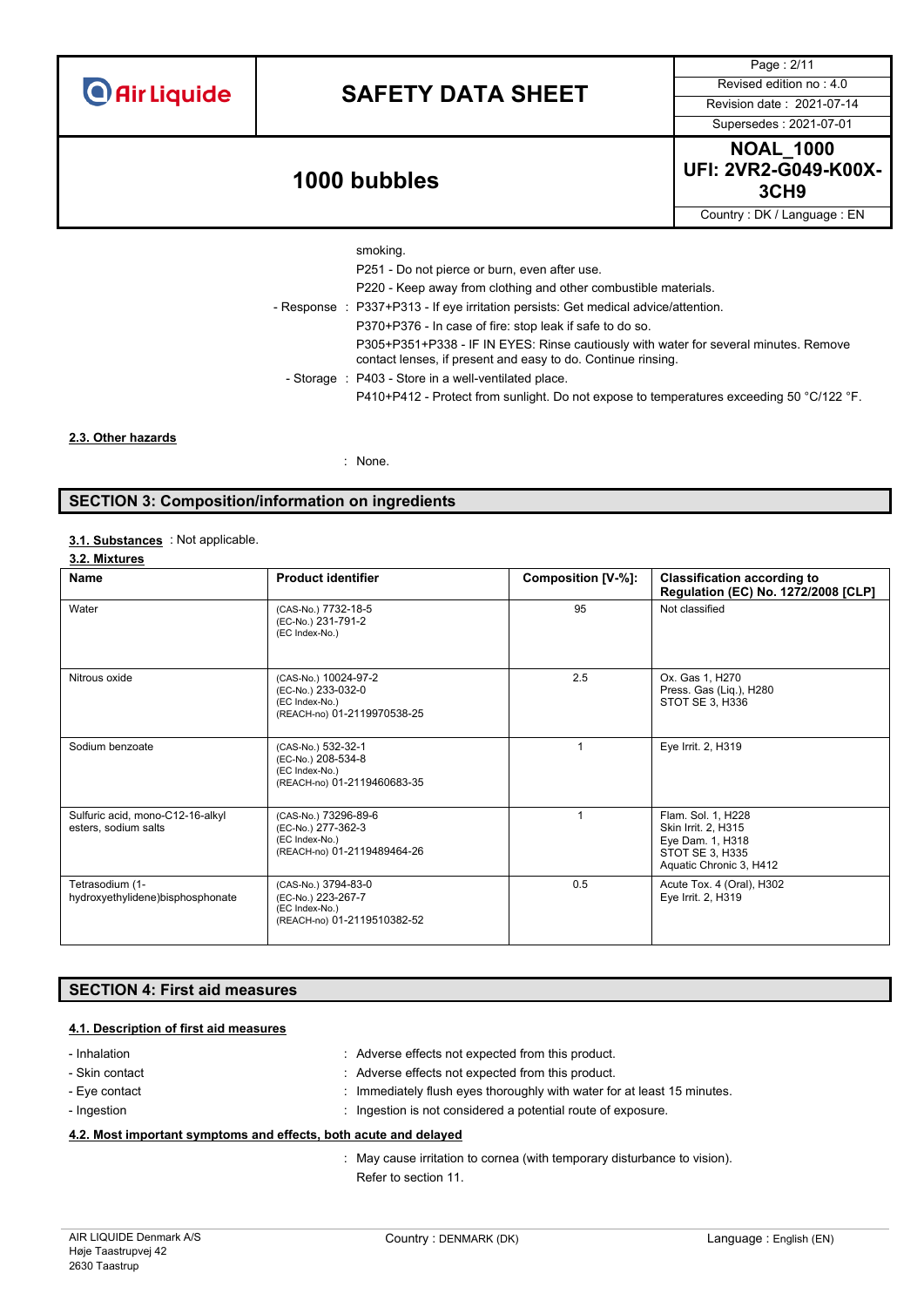# **SAFETY DATA SHEET** Revised edition no : 4.0

Supersedes : 2021-07-01

Page : 3/11

### **3CH9 1000 bubbles**

**NOAL\_1000 UFI: 2VR2-G049-K00X-**

Country : DK / Language : EN

**4.3. Indication of any immediate medical attention and special treatment needed**

: Obtain medical assistance.

| <b>SECTION 5: Firefighting measures</b>                    |                                                             |  |
|------------------------------------------------------------|-------------------------------------------------------------|--|
|                                                            |                                                             |  |
| 5.1. Extinguishing media                                   |                                                             |  |
| - Suitable extinguishing media                             | Water spray or fog.                                         |  |
| - Unsuitable extinguishing media                           | : Do not use water jet to extinguish.                       |  |
| 5.2. Special hazards arising from the substance or mixture |                                                             |  |
| Specific hazards                                           | : Exposure to fire may cause containers to rupture/explode. |  |
| Hazardous combustion products                              | : Nitric oxide/nitrogen dioxide.                            |  |

| 5.3. Advice for firefighters                   |                                                                                                                                                                                                                                                                                                                   |
|------------------------------------------------|-------------------------------------------------------------------------------------------------------------------------------------------------------------------------------------------------------------------------------------------------------------------------------------------------------------------|
| Specific methods                               | : Use fire control measures appropriate for the surrounding fire. Exposure to fire and heat<br>radiation may cause gas receptacles to rupture. Cool endangered receptacles with water spray<br>jet from a protected position. Prevent water used in emergency cases from entering sewers and<br>drainage systems. |
|                                                | If possible, stop flow of product.                                                                                                                                                                                                                                                                                |
|                                                | Use water spray or fog to knock down fire fumes if possible.                                                                                                                                                                                                                                                      |
|                                                | Move containers away from the fire area if this can be done without risk.                                                                                                                                                                                                                                         |
| Special protective equipment for fire fighters | Wear gas tight chemically protective clothing in combination with self contained breathing<br>apparatus.                                                                                                                                                                                                          |
|                                                | Standard EN 943-2: Protective clothing against liquid and gaseous chemicals, aerosols and<br>solid particles. Gas-tight chemical protective suits for emergency teams.                                                                                                                                            |

#### **SECTION 6: Accidental release measures**

| 6.1. Personal precautions, protective equipment and emergency procedures |                                                                                                       |  |  |
|--------------------------------------------------------------------------|-------------------------------------------------------------------------------------------------------|--|--|
|                                                                          | : Evacuate area.                                                                                      |  |  |
|                                                                          | Wear self-contained breathing apparatus when entering area unless atmosphere is proved to<br>be safe. |  |  |
|                                                                          | Ensure adequate air ventilation.                                                                      |  |  |
|                                                                          | Act in accordance with local emergency plan.                                                          |  |  |
|                                                                          | Stay upwind.                                                                                          |  |  |
| 6.2. Environmental precautions                                           |                                                                                                       |  |  |
|                                                                          | : Reduce vapour with fog or fine water spray.                                                         |  |  |
| 6.3. Methods and material for containment and cleaning up                |                                                                                                       |  |  |
|                                                                          | : Ventilate area.                                                                                     |  |  |
| 6.4. Reference to other sections                                         |                                                                                                       |  |  |
|                                                                          | $\therefore$ See also sections 8 and 13.                                                              |  |  |

#### **SECTION 7: Handling and storage**

#### **7.1. Precautions for safe handling**

Safe use of the product **interest in the set of the product**  $\cdot$  Do not breathe gas.

face mask.

Avoid release of product into atmosphere.

The product must be handled in accordance with good industrial hygiene and safety

Standard EN 137 - Self-contained open-circuit compressed air breathing apparatus with full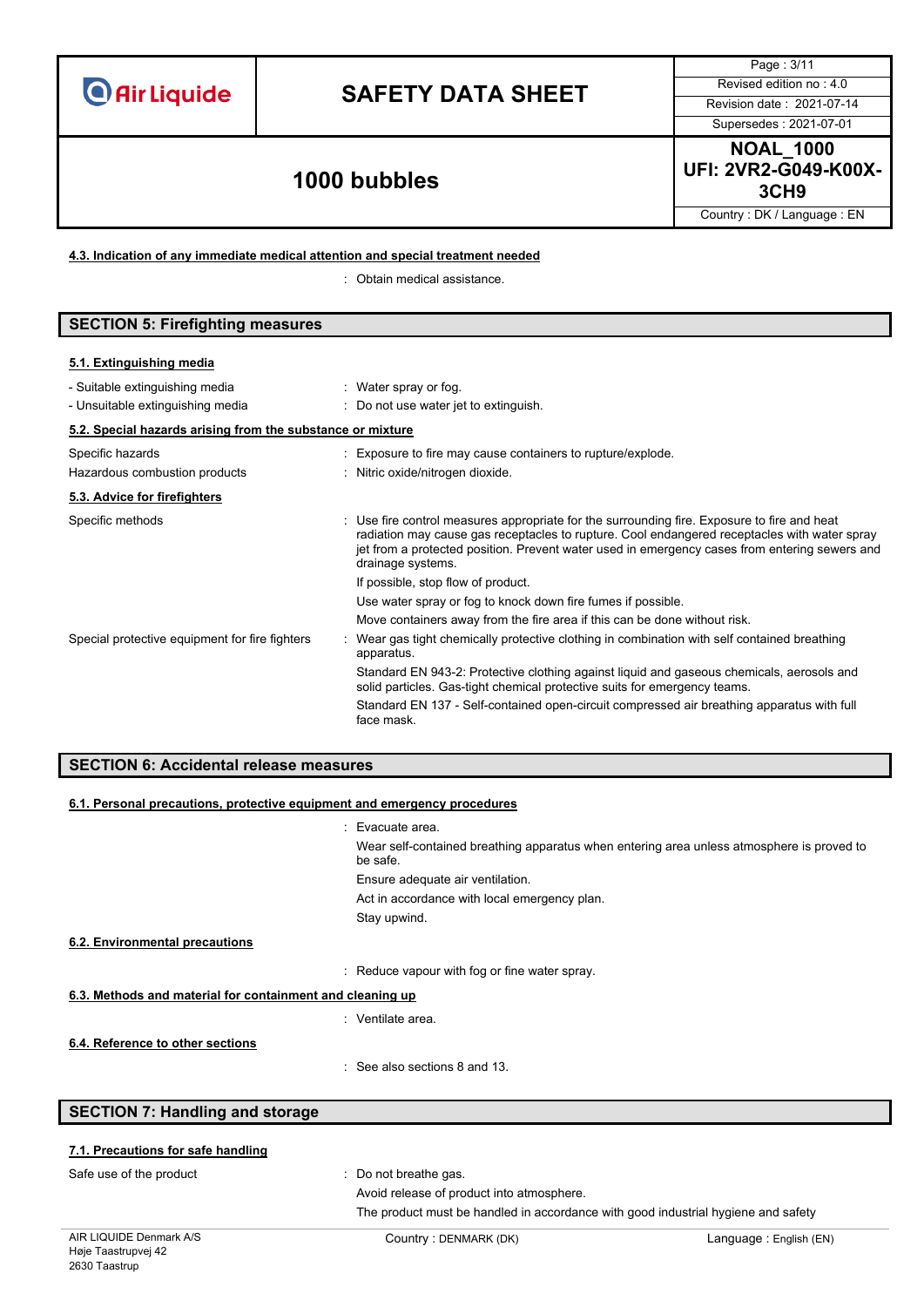# **SAFETY DATA SHEET** Revised edition no : 4.0

Supersedes : 2021-07-01

Page : 4/11

**NOAL\_1000 UFI: 2VR2-G049-K00X-3CH9 1000 bubbles** Country : DK / Language : EN

|                                                                   | procedures.                                                                                                                                                      |
|-------------------------------------------------------------------|------------------------------------------------------------------------------------------------------------------------------------------------------------------|
|                                                                   |                                                                                                                                                                  |
|                                                                   | Only experienced and properly instructed persons should handle gases under pressure.                                                                             |
|                                                                   | Consider pressure relief device(s) in gas installations.                                                                                                         |
|                                                                   | Ensure the complete gas system was (or is regularily) checked for leaks before use.                                                                              |
|                                                                   | Do not smoke while handling product.                                                                                                                             |
|                                                                   | Use only properly specified equipment which is suitable for this product, its supply pressure and<br>temperature. Contact your gas supplier if in doubt.         |
|                                                                   | Avoid suck back of water, acid and alkalis.                                                                                                                      |
| Safe handling of the gas receptacle                               | Refer to supplier's container handling instructions.                                                                                                             |
|                                                                   | Do not allow backfeed into the container.                                                                                                                        |
|                                                                   | Protect containers from physical damage; do not drag, roll, slide or drop.                                                                                       |
|                                                                   | When moving cylinders, even for short distances, use a cart (trolley, hand truck, etc.) designed<br>to transport cylinders.                                      |
|                                                                   | Leave valve protection caps in place until the container has been secured against either a wall<br>or bench or placed in a container stand and is ready for use. |
|                                                                   | If user experiences any difficulty operating valve discontinue use and contact supplier.                                                                         |
|                                                                   | Never attempt to repair or modify container valves or safety relief devices.                                                                                     |
|                                                                   | Damaged valves should be reported immediately to the supplier.                                                                                                   |
|                                                                   | Keep container valve outlets clean and free from contaminants particularly oil and water.                                                                        |
|                                                                   | Replace valve outlet caps or plugs and container caps where supplied as soon as container is<br>disconnected from equipment.                                     |
|                                                                   | Close container valve after each use and when empty, even if still connected to equipment.                                                                       |
|                                                                   | Never attempt to transfer gases from one cylinder/container to another.                                                                                          |
|                                                                   | Never use direct flame or electrical heating devices to raise the pressure of a container.                                                                       |
|                                                                   | Do not remove or deface labels provided by the supplier for the identification of the content of<br>the container.                                               |
|                                                                   | Suck back of water into the container must be prevented.                                                                                                         |
|                                                                   | Open valve slowly to avoid pressure shock.                                                                                                                       |
| 7.2. Conditions for safe storage, including any incompatibilities |                                                                                                                                                                  |
|                                                                   |                                                                                                                                                                  |
|                                                                   | : Observe all regulations and local requirements regarding storage of containers.                                                                                |
|                                                                   | Containers should not be stored in conditions likely to encourage corrosion.                                                                                     |
|                                                                   | Container valve guards or caps should be in place.                                                                                                               |
|                                                                   | Containers should be stored in the vertical position and properly secured to prevent them from<br>falling over.                                                  |
|                                                                   | Stored containers should be periodically checked for general condition and leakage.                                                                              |
|                                                                   | Keep container below 50°C in a well ventilated place.                                                                                                            |
|                                                                   | Store containers in location free from fire risk and away from sources of heat and ignition.                                                                     |
|                                                                   | Keep away from combustible materials.                                                                                                                            |
| 7.3. Specific end use(s)                                          |                                                                                                                                                                  |

: None.

### **SECTION 8: Exposure controls/personal protection**

### **8.1. Control parameters**

| Nitrous oxide (10024-97-2)                    |                                  |
|-----------------------------------------------|----------------------------------|
| <b>Denmark - Occupational Exposure Limits</b> |                                  |
| Local name                                    | Dinitrogenoxid (Kvælstofforilte) |
| Grænseværdi (8 timer) (mg/m <sup>3</sup> )    | 90 mg/m <sup>3</sup>             |
| Grænseværdi (8 timer) (ppm)                   | 50 ppm                           |
| Anmærkninger (DK)                             | (1994)                           |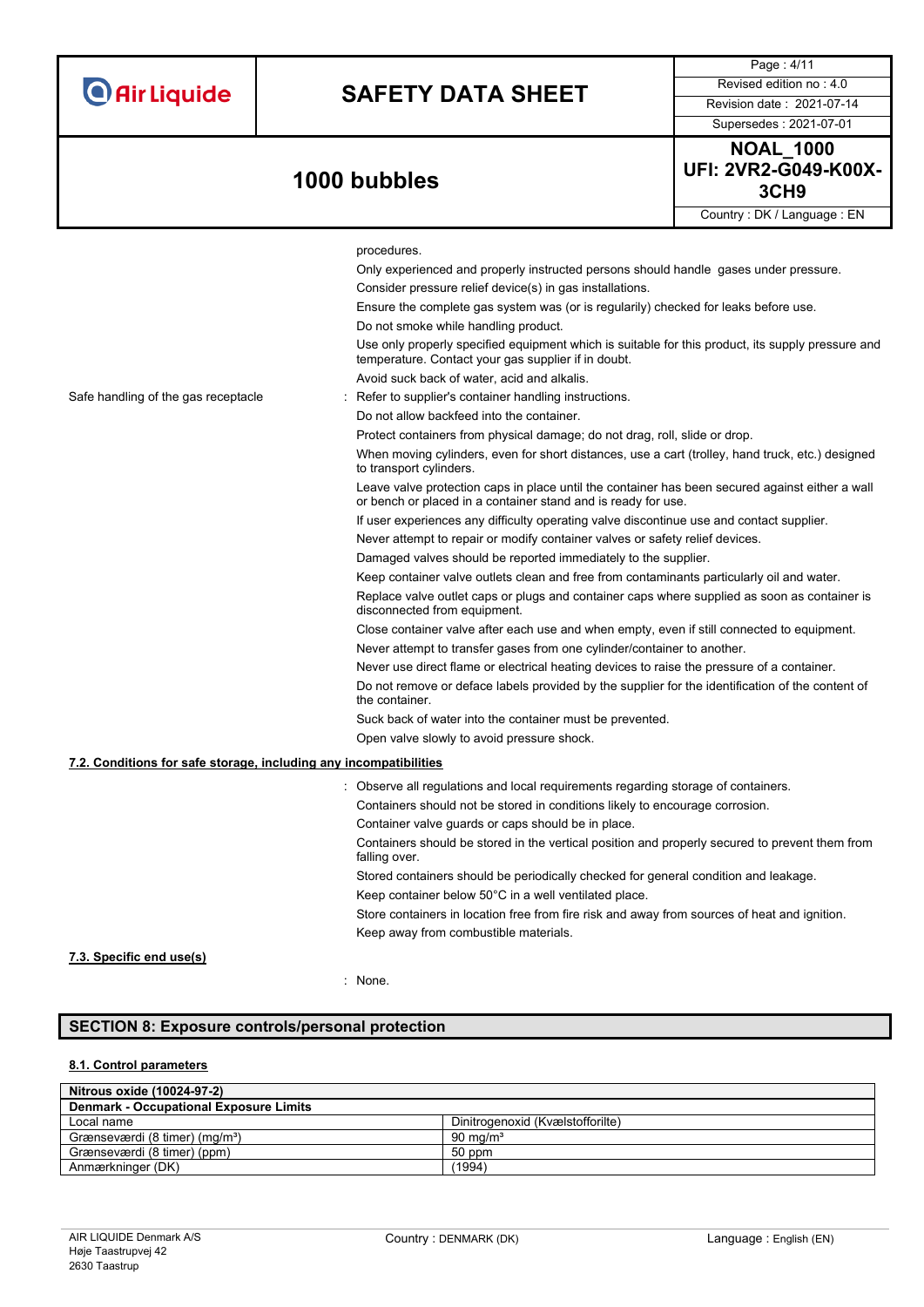# **SAFETY DATA SHEET** Revised edition no : 4.0

Page : 5/11

Supersedes : 2021-07-01

**NOAL\_1000 UFI: 2VR2-G049-K00X-3CH9 1000 bubbles**

Country : DK / Language : EN

| Nitrous oxide (10024-97-2)                                                |                                                                                                                                                                                                                                                                                                                                                                                                                                                                                                                                                                                                                                                                                                                                                                                                                                                                                                                               |
|---------------------------------------------------------------------------|-------------------------------------------------------------------------------------------------------------------------------------------------------------------------------------------------------------------------------------------------------------------------------------------------------------------------------------------------------------------------------------------------------------------------------------------------------------------------------------------------------------------------------------------------------------------------------------------------------------------------------------------------------------------------------------------------------------------------------------------------------------------------------------------------------------------------------------------------------------------------------------------------------------------------------|
| DNEL: Derived no effect level (Workers)                                   |                                                                                                                                                                                                                                                                                                                                                                                                                                                                                                                                                                                                                                                                                                                                                                                                                                                                                                                               |
| Long-term - systemic effects, inhalation                                  | 183 mg/m <sup>3</sup>                                                                                                                                                                                                                                                                                                                                                                                                                                                                                                                                                                                                                                                                                                                                                                                                                                                                                                         |
| PNEC (Predicted No-Effect Concentration)                                  | None established.                                                                                                                                                                                                                                                                                                                                                                                                                                                                                                                                                                                                                                                                                                                                                                                                                                                                                                             |
| 8.2. Exposure controls                                                    |                                                                                                                                                                                                                                                                                                                                                                                                                                                                                                                                                                                                                                                                                                                                                                                                                                                                                                                               |
| 8.2.1. Appropriate engineering controls                                   |                                                                                                                                                                                                                                                                                                                                                                                                                                                                                                                                                                                                                                                                                                                                                                                                                                                                                                                               |
|                                                                           | : Provide adequate general and local exhaust ventilation.                                                                                                                                                                                                                                                                                                                                                                                                                                                                                                                                                                                                                                                                                                                                                                                                                                                                     |
|                                                                           | Product to be handled in a closed system.                                                                                                                                                                                                                                                                                                                                                                                                                                                                                                                                                                                                                                                                                                                                                                                                                                                                                     |
|                                                                           | Systems under pressure should be regularily checked for leakages.                                                                                                                                                                                                                                                                                                                                                                                                                                                                                                                                                                                                                                                                                                                                                                                                                                                             |
|                                                                           | Ensure exposure is below occupational exposure limits (where available).                                                                                                                                                                                                                                                                                                                                                                                                                                                                                                                                                                                                                                                                                                                                                                                                                                                      |
|                                                                           | Consider the use of a work permit system e.g. for maintenance activities.                                                                                                                                                                                                                                                                                                                                                                                                                                                                                                                                                                                                                                                                                                                                                                                                                                                     |
| 8.2.2. Individual protection measures, e.g. personal protective equipment |                                                                                                                                                                                                                                                                                                                                                                                                                                                                                                                                                                                                                                                                                                                                                                                                                                                                                                                               |
|                                                                           | : A risk assessment should be conducted and documented in each work area to assess the risks<br>related to the use of the product and to select the PPE that matches the relevant risk. The<br>following recommendations should be considered:<br>PPE compliant to the recommended EN/ISO standards should be selected.                                                                                                                                                                                                                                                                                                                                                                                                                                                                                                                                                                                                       |
| • Eye/face protection                                                     | Wear goggles and a face shield when transfilling or breaking transfer connections.<br>Standard EN 166 - Personal eye-protection - specifications.<br>Provide readily accessible eye wash stations and safety showers.                                                                                                                                                                                                                                                                                                                                                                                                                                                                                                                                                                                                                                                                                                         |
| • Skin protection                                                         |                                                                                                                                                                                                                                                                                                                                                                                                                                                                                                                                                                                                                                                                                                                                                                                                                                                                                                                               |
| - Hand protection                                                         | : Wear working gloves when handling gas containers.                                                                                                                                                                                                                                                                                                                                                                                                                                                                                                                                                                                                                                                                                                                                                                                                                                                                           |
|                                                                           | Standard EN 388 - Protective gloves against mechanical risk.                                                                                                                                                                                                                                                                                                                                                                                                                                                                                                                                                                                                                                                                                                                                                                                                                                                                  |
| - Other                                                                   | Wear safety shoes while handling containers.<br>Standard EN ISO 20345 - Personal protective equipment - Safety footwear.                                                                                                                                                                                                                                                                                                                                                                                                                                                                                                                                                                                                                                                                                                                                                                                                      |
| • Respiratory protection                                                  | Gas filters may be used if all surrounding conditions e.g. type and concentration of the<br>contaminant(s) and duration of use are known.<br>Use gas filters with full face mask, where exposure limits may be exceeded for a short-term<br>period, e.g. connecting or disconnecting containers.<br>Consult respiratory device supplier's product information for the selection of the appropriate<br>device.<br>Gas filters do not protect against oxygen deficiency.<br>Standard EN 14387 - Gas filter(s), combined filter(s) and standard EN136, full face masks.<br>Keep self contained breathing apparatus readily available for emergency use.<br>Self contained breathing apparatus is recommended, where unknown exposure may be<br>expected, e.g. during maintenance activities on installation systems.<br>Standard EN 137 - Self-contained open-circuit compressed air breathing apparatus with full<br>face mask. |
| • Thermal hazards                                                         | None in addition to the above sections.                                                                                                                                                                                                                                                                                                                                                                                                                                                                                                                                                                                                                                                                                                                                                                                                                                                                                       |
| 8.2.3. Environmental exposure controls                                    |                                                                                                                                                                                                                                                                                                                                                                                                                                                                                                                                                                                                                                                                                                                                                                                                                                                                                                                               |

: Refer to local regulations for restriction of emissions to the atmosphere. See section 13 for specific methods for waste gas treatment.

#### **SECTION 9: Physical and chemical properties**

#### **9.1. Information on basic physical and chemical properties**

Appearance

- Physical state at 20°C / 101.3kPa : Gas
- Colour : Yellow
- Odour in the contract of the contract of the contract of the contract of the contract of the contract of the contract of the contract of the contract of the contract of the contract of the contract of the contract of the c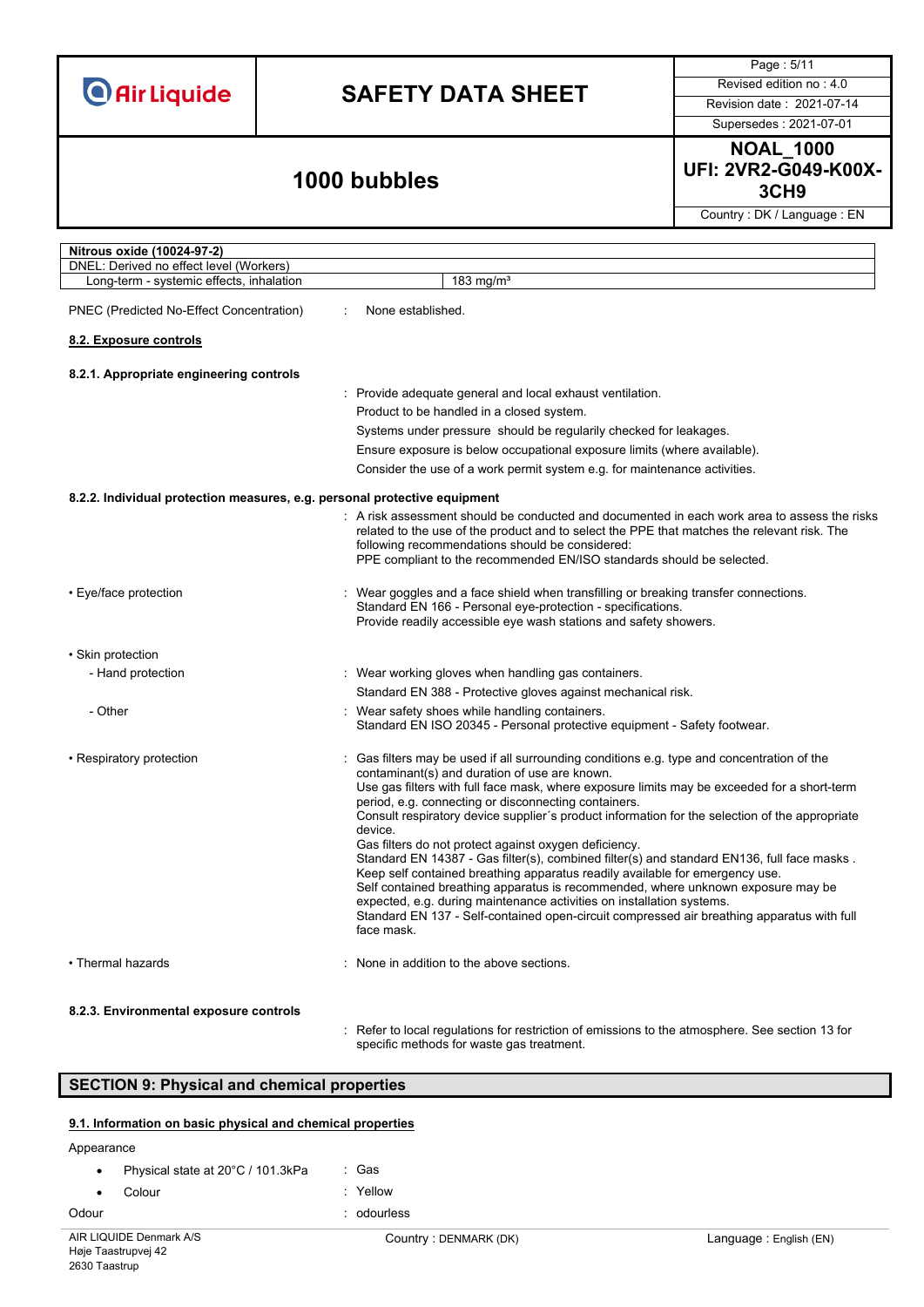

# **SAFETY DATA SHEET** Revised edition no : 4.0

Page : 6/11

Supersedes : 2021-07-01 **NOAL\_1000 UFI: 2VR2-G049-K00X-3CH9 1000 bubbles**

Country : DK / Language : EN

| Odour threshold                                 | : Odour threshold is subjective and inadequate to warn of overexposure.                                                                                                               |  |
|-------------------------------------------------|---------------------------------------------------------------------------------------------------------------------------------------------------------------------------------------|--|
| pH                                              | : Not applicable for gases and gas mixtures.                                                                                                                                          |  |
| Melting point / Freezing point                  | : Not applicable for gas mixtures.                                                                                                                                                    |  |
| Boiling point                                   | : Not applicable for gas mixtures.                                                                                                                                                    |  |
| Flash point                                     | : Not applicable for gases and gas mixtures.                                                                                                                                          |  |
| Evaporation rate                                | : Not applicable for gases and gas mixtures.                                                                                                                                          |  |
| Flammability (solid, gas)                       | : Non flammable.                                                                                                                                                                      |  |
| <b>Explosive limits</b>                         | Non flammable.                                                                                                                                                                        |  |
| Vapour pressure [20°C]                          | : Not applicable.                                                                                                                                                                     |  |
| Vapour pressure [50°C]                          | : Not applicable.                                                                                                                                                                     |  |
| Vapour density                                  | : Not applicable.                                                                                                                                                                     |  |
| Relative density, gas (air=1)                   | : Lighter or similar to air.                                                                                                                                                          |  |
| Water solubility                                | : Solubility in water of component(s) of the mixture :<br>• Nitrous oxide: 1500 mg/l • Sodium benzoate: 556 g/l • Sulfuric acid, mono-C12-16-alkyl<br>esters, sodium salts: > 250 q/l |  |
| Partition coefficient n-octanol/water (Log Kow) | : Not applicable for gas mixtures.                                                                                                                                                    |  |
| Auto-ignition temperature                       | : Non flammable.                                                                                                                                                                      |  |
| Decomposition temperature                       | : Not applicable.                                                                                                                                                                     |  |
| Viscosity                                       | : No reliable data available.                                                                                                                                                         |  |
| <b>Explosive properties</b>                     | : Not applicable.                                                                                                                                                                     |  |
| Oxidising properties                            | : Not applicable.                                                                                                                                                                     |  |
| 9.2. Other information                          |                                                                                                                                                                                       |  |
| Molar mass                                      | Not applicable for gas mixtures.                                                                                                                                                      |  |
| Other data                                      | : None.                                                                                                                                                                               |  |

#### **SECTION 10: Stability and reactivity**

| 10.1. Reactivity                         |                                                                                                           |
|------------------------------------------|-----------------------------------------------------------------------------------------------------------|
|                                          | : No reactivity hazard other than the effects described in sub-sections below.                            |
| 10.2. Chemical stability                 |                                                                                                           |
|                                          | Stable under normal conditions.                                                                           |
| 10.3. Possibility of hazardous reactions |                                                                                                           |
|                                          | : No additional information available                                                                     |
| 10.4. Conditions to avoid                |                                                                                                           |
|                                          | : Avoid moisture in installation systems.                                                                 |
| 10.5. Incompatible materials             |                                                                                                           |
|                                          | : For additional information on compatibility refer to ISO 11114.                                         |
| 10.6. Hazardous decomposition products   |                                                                                                           |
|                                          | : Under normal conditions of storage and use, hazardous decomposition products should not be<br>produced. |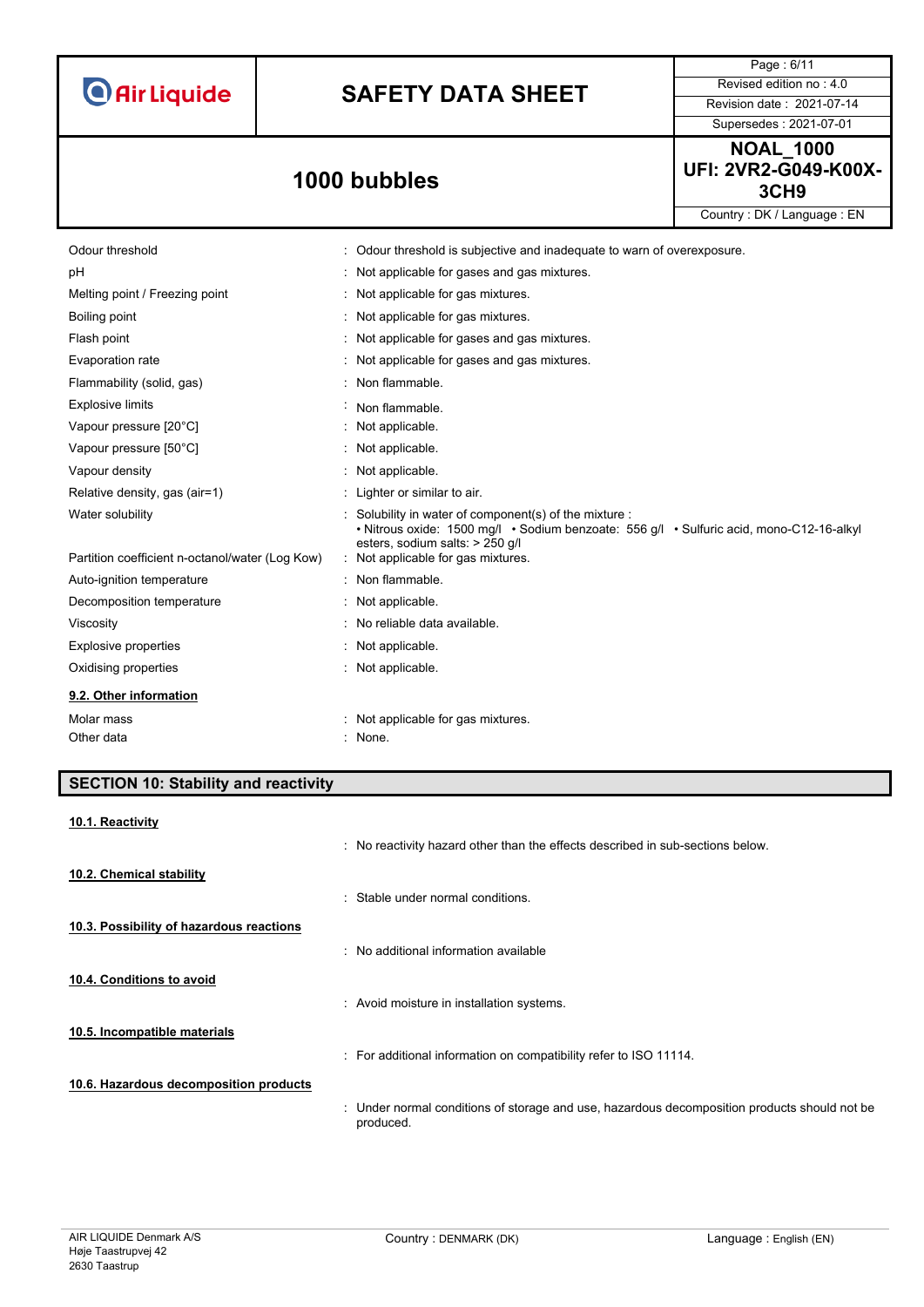# **SAFETY DATA SHEET** Revised edition no : 4.0

Supersedes : 2021-07-01

Page : 7/11

**NOAL\_1000 UFI: 2VR2-G049-K00X-3CH9 1000 bubbles**

Country : DK / Language : EN

### **SECTION 11: Toxicological information**

#### **11.1. Information on toxicological effects**

**Acute toxicity** : Classification criteria are not met.

| Tetrasodium (1-hydroxyethylidene)bisphosphonate (3794-83-0) |                                              |  |
|-------------------------------------------------------------|----------------------------------------------|--|
| Nitrous oxide (10024-97-2)                                  |                                              |  |
| LC50 Inhalation - Rat [ppm]                                 | 500000 ppm/4h                                |  |
| Skin corrosion/irritation                                   | : Classification criteria are not met.       |  |
| Serious eye damage/irritation                               | : Causes serious eye irritation.             |  |
| Respiratory or skin sensitisation                           | : No known effects from this product.        |  |
| Germ cell mutagenicity                                      | : No known effects from this product.        |  |
| Carcinogenicity                                             | : No known effects from this product.        |  |
| <b>Reproductive toxicity</b>                                |                                              |  |
| Toxic for reproduction: Fertility                           | : No known effects from this product.        |  |
| Toxic for reproduction: unborn child                        | : No known effects from this product.        |  |
| <b>STOT-single exposure</b>                                 | : Classification criteria are not met.       |  |
| <b>STOT-repeated exposure</b>                               | : No known effects from this product.        |  |
| <b>Aspiration hazard</b>                                    | : Not applicable for gases and gas mixtures. |  |

#### **SECTION 12: Ecological information**

#### **12.1. Toxicity**

| Assessment                               | : No data available.                                                                                                              |                        |
|------------------------------------------|-----------------------------------------------------------------------------------------------------------------------------------|------------------------|
| EC50 48h - Daphnia magna [mg/l]          | : No data available.                                                                                                              |                        |
| EC50 72h - Algae [mg/l]                  | No data available.                                                                                                                |                        |
| LC50 96 h - Fish [mg/l]                  | : No data available.                                                                                                              |                        |
| Nitrous oxide (10024-97-2)               |                                                                                                                                   |                        |
| EC50 48h - Daphnia magna [mg/l]          | Study scientifically unjustified.                                                                                                 |                        |
| EC50 72h - Algae [mg/l]                  | Study scientifically unjustified.                                                                                                 |                        |
| LC50 96 h - Fish [mg/l]                  | Study scientifically unjustified.                                                                                                 |                        |
| 12.2. Persistence and degradability      |                                                                                                                                   |                        |
| Assessment                               | : No data available.                                                                                                              |                        |
| 12.3. Bioaccumulative potential          |                                                                                                                                   |                        |
| Assessment                               | : No data available.                                                                                                              |                        |
| 12.4. Mobility in soil                   |                                                                                                                                   |                        |
| Assessment                               | : Because of its high volatility, the product is unlikely to cause ground or water pollution.<br>Partition into soil is unlikely. |                        |
| 12.5. Results of PBT and vPvB assessment |                                                                                                                                   |                        |
| Assessment                               | : Not classified as PBT or vPvB.                                                                                                  |                        |
| 12.6. Other adverse effects              |                                                                                                                                   |                        |
| Other adverse effects                    | : No known effects from this product.                                                                                             |                        |
| Effect on the ozone layer                | None.                                                                                                                             |                        |
| Effect on global warming                 | Contains greenhouse gas(es).                                                                                                      |                        |
| AIR LIQUIDE Denmark A/S                  | Country: DENMARK (DK)                                                                                                             | Language: English (EN) |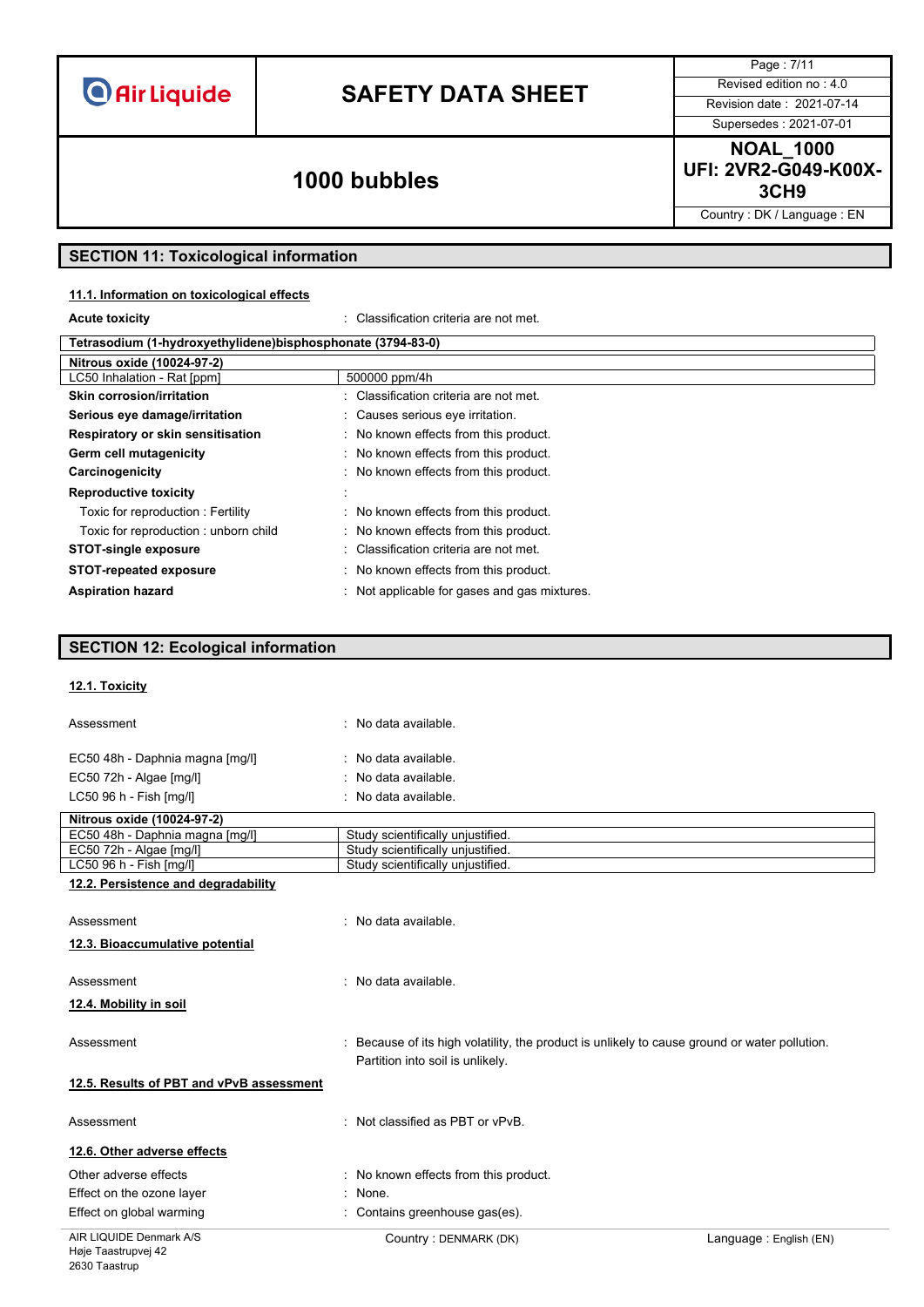## **SAFETY DATA SHEET** Revised edition no : 4.0

Supersedes : 2021-07-01

Page : 8/11

### **3CH9 1000 bubbles**

regulations.

**NOAL\_1000 UFI: 2VR2-G049-K00X-**

Country : DK / Language : EN

#### **SECTION 13: Disposal considerations**

#### **13.1. Waste treatment methods** Contact supplier if guidance is required. Must not be discharged to atmosphere. Ensure that the emission levels from local regulations or operating permits are not exceeded. Refer to the EIGA code of practice Doc.30 "Disposal of Gases", downloadable at http://www.eiga.org for more guidance on suitable disposal methods. Return unused product in original container to supplier. List of hazardous waste codes (from Commission Decision 2000/532/EC as amended) : 16 05 04 \*: Gases in pressure containers (including halons) containing hazardous substances. **13.2. Additional information** : External treatment and disposal of waste should comply with applicable local and/or national

| <b>SECTION 14: Transport information</b>  |                                                       |
|-------------------------------------------|-------------------------------------------------------|
| 14.1. UN number                           |                                                       |
| UN-No.                                    | : 1950                                                |
| 14.2. UN proper shipping name             |                                                       |
| Transport by road/rail (ADR/RID)          | <b>AEROSOLS</b>                                       |
| Transport by air (ICAO-TI / IATA-DGR)     | Aerosols, non-flammable                               |
| Transport by sea (IMDG)                   | <b>AEROSOLS</b>                                       |
| 14.3. Transport hazard class(es)          |                                                       |
| Labelling                                 |                                                       |
|                                           | 2.2 : Non-flammable, non-toxic gases.                 |
| Transport by road/rail (ADR/RID)<br>Class | $\therefore$ 2                                        |
| Classification code                       | : 5A                                                  |
| <b>Tunnel Restriction</b>                 | : E - Passage forbidden through tunnels of category E |
| Transport by air (ICAO-TI / IATA-DGR)     |                                                       |
| Class / Div. (Sub. risk(s))               | : 2.2                                                 |
| Transport by sea (IMDG)                   |                                                       |
| Class / Div. (Sub. risk(s))               | $\therefore$ 2.1                                      |
| Emergency Schedule (EmS) - Fire           | $: F-D$                                               |
| Emergency Schedule (EmS) - Spillage       | $: S-U$                                               |
| 14.4. Packing group                       |                                                       |
| Transport by road/rail (ADR/RID)          | : Not established.                                    |
| Transport by air (ICAO-TI / IATA-DGR)     | Not established.                                      |
| Transport by sea (IMDG)                   | : Not established.                                    |
|                                           |                                                       |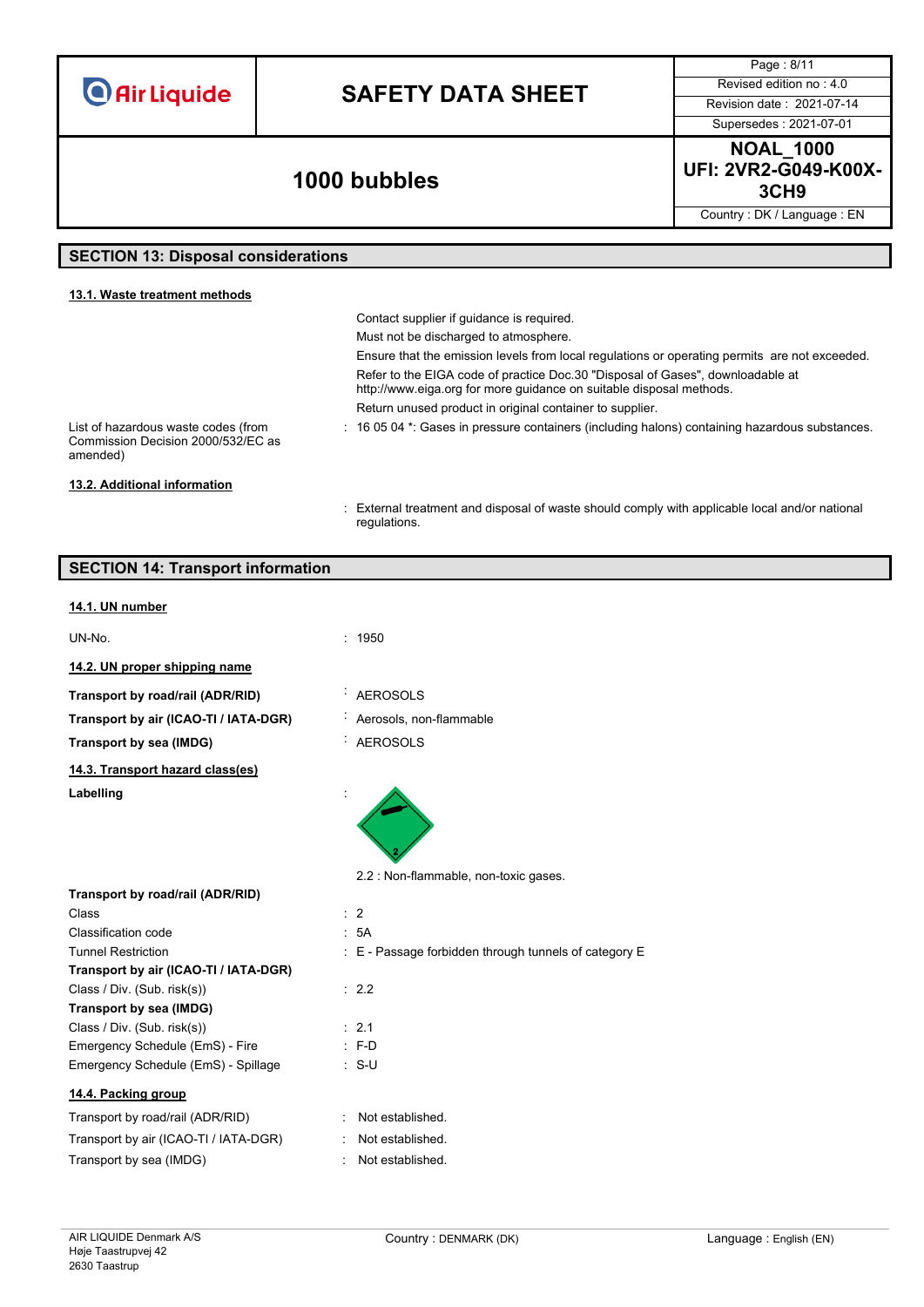|                                                                          |                                                                                                                                          | Page: 9/11                                                   |
|--------------------------------------------------------------------------|------------------------------------------------------------------------------------------------------------------------------------------|--------------------------------------------------------------|
| <b>O</b> Air Liquide                                                     |                                                                                                                                          | Revised edition no: 4.0                                      |
|                                                                          | <b>SAFETY DATA SHEET</b>                                                                                                                 | Revision date: 2021-07-14                                    |
|                                                                          |                                                                                                                                          | Supersedes: 2021-07-01                                       |
|                                                                          | 1000 bubbles                                                                                                                             | <b>NOAL_1000</b><br>UFI: 2VR2-G049-K00X-<br>3CH <sub>9</sub> |
|                                                                          |                                                                                                                                          | Country: DK / Language: EN                                   |
| 14.5. Environmental hazards                                              |                                                                                                                                          |                                                              |
| Transport by road/rail (ADR/RID)                                         | : None.                                                                                                                                  |                                                              |
| Transport by air (ICAO-TI / IATA-DGR)                                    | None.                                                                                                                                    |                                                              |
| Transport by sea (IMDG)                                                  | None.                                                                                                                                    |                                                              |
|                                                                          |                                                                                                                                          |                                                              |
| 14.6. Special precautions for user                                       |                                                                                                                                          |                                                              |
| <b>Packing Instruction(s)</b>                                            |                                                                                                                                          |                                                              |
| Transport by road/rail (ADR/RID)                                         | : P207.<br>LP200                                                                                                                         |                                                              |
| Transport by air (ICAO-TI / IATA-DGR)                                    |                                                                                                                                          |                                                              |
| Passenger and Cargo Aircraft                                             | : 203.                                                                                                                                   |                                                              |
| Cargo Aircraft only                                                      | 203.                                                                                                                                     |                                                              |
| Transport by sea (IMDG)                                                  | : P207.                                                                                                                                  |                                                              |
|                                                                          | LP200                                                                                                                                    |                                                              |
| Special transport precautions                                            | Avoid transport on vehicles where the load space is not separated from the driver's<br>compartment.                                      |                                                              |
|                                                                          | Ensure vehicle driver is aware of the potential hazards of the load and knows what to do in the<br>event of an accident or an emergency. |                                                              |
|                                                                          | Before transporting product containers:                                                                                                  |                                                              |
|                                                                          | - Ensure there is adequate ventilation.                                                                                                  |                                                              |
|                                                                          | - Ensure that containers are firmly secured.                                                                                             |                                                              |
|                                                                          | - Ensure valve is closed and not leaking.                                                                                                |                                                              |
|                                                                          | - Ensure valve outlet cap nut or plug (where provided) is correctly fitted.                                                              |                                                              |
|                                                                          | - Ensure valve protection device (where provided) is correctly fitted.                                                                   |                                                              |
| 14.7. Transport in bulk according to Annex II of Marpol and the IBC Code |                                                                                                                                          |                                                              |

: Not applicable.

### **SECTION 15: Regulatory information**

|  | 15.1. Safety, health and environmental regulations/legislation specific for the substance or mixture |  |
|--|------------------------------------------------------------------------------------------------------|--|
|--|------------------------------------------------------------------------------------------------------|--|

### **EU-Regulations** Restrictions on use the state of the state of the Restrictions on use Seveso Directive : 2012/18/EU (Seveso III) : Not covered. **National regulations** National legislation **interest and the Community Community** Ensure all national/local regulations are observed. **15.2. Chemical safety assessment** : A CSA does not need to be carried out for this product.

| <b>SECTION 16: Other information</b> |  |
|--------------------------------------|--|
|                                      |  |

Indication of changes **interval of the COV**: Revised safety data sheet in accordance with commission regulation (EU) No 453/2010.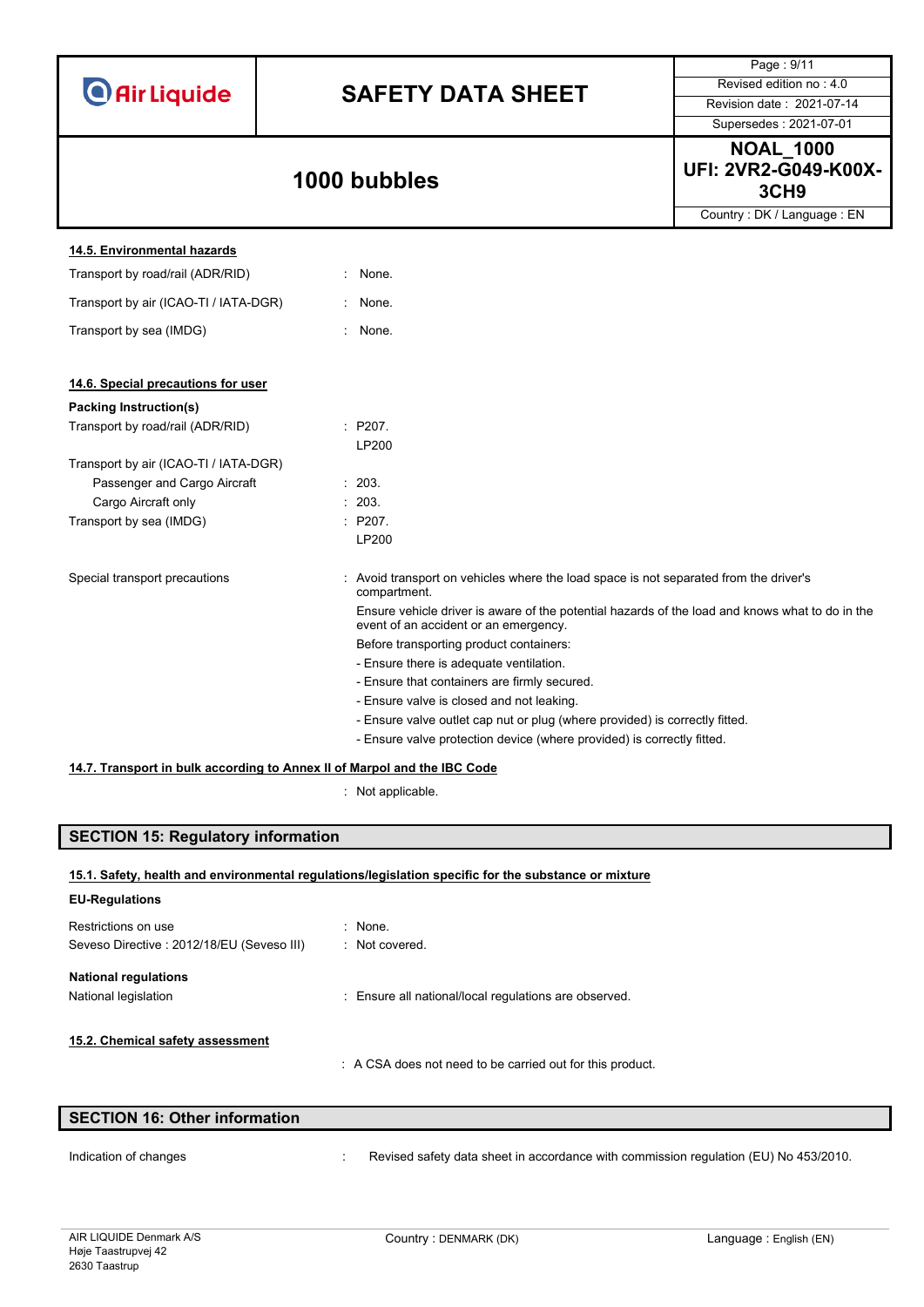|                            |                                                                                                                                                                                                                                                                                                                                                                                                                                                                                                                                                                                                                                                                | Page: 10/11                                                         |
|----------------------------|----------------------------------------------------------------------------------------------------------------------------------------------------------------------------------------------------------------------------------------------------------------------------------------------------------------------------------------------------------------------------------------------------------------------------------------------------------------------------------------------------------------------------------------------------------------------------------------------------------------------------------------------------------------|---------------------------------------------------------------------|
|                            |                                                                                                                                                                                                                                                                                                                                                                                                                                                                                                                                                                                                                                                                | Revised edition no: 4.0                                             |
| <b>O</b> Air Liquide       | <b>SAFETY DATA SHEET</b>                                                                                                                                                                                                                                                                                                                                                                                                                                                                                                                                                                                                                                       |                                                                     |
|                            |                                                                                                                                                                                                                                                                                                                                                                                                                                                                                                                                                                                                                                                                | Revision date: 2021-07-14                                           |
|                            |                                                                                                                                                                                                                                                                                                                                                                                                                                                                                                                                                                                                                                                                | Supersedes: 2021-07-01                                              |
|                            | 1000 bubbles                                                                                                                                                                                                                                                                                                                                                                                                                                                                                                                                                                                                                                                   | <b>NOAL_1000</b><br><b>UFI: 2VR2-G049-K00X-</b><br>3CH <sub>9</sub> |
|                            |                                                                                                                                                                                                                                                                                                                                                                                                                                                                                                                                                                                                                                                                | Country: DK / Language: EN                                          |
| Abbreviations and acronyms | : ATE - Acute Toxicity Estimate<br>CLP - Classification Labelling Packaging Regulation; Regulation (EC) No 1272/2008<br>REACH - Registration, Evaluation, Authorisation and Restriction of Chemicals Regulation (EC)<br>No 1907/2006<br>EINECS - European Inventory of Existing Commercial Chemical Substances<br>CAS# - Chemical Abstract Service number<br>PPE - Personal Protection Equipment<br>LC50 - Lethal Concentration to 50 % of a test population<br>RMM - Risk Management Measures<br>PBT - Persistent, Bioaccumulative and Toxic<br>vPvB - Very Persistent and Very Bioaccumulative<br>STOT- SE: Specific Target Organ Toxicity - Single Exposure |                                                                     |
|                            | <b>CSA - Chemical Safety Assessment</b><br>EN - European Standard                                                                                                                                                                                                                                                                                                                                                                                                                                                                                                                                                                                              |                                                                     |
|                            | <b>UN</b> - United Nations<br>ADR - International Agreement concerning the International Carriage of Dangerous Goods by<br>Road                                                                                                                                                                                                                                                                                                                                                                                                                                                                                                                                |                                                                     |
|                            | IATA - International Air Transport Association                                                                                                                                                                                                                                                                                                                                                                                                                                                                                                                                                                                                                 |                                                                     |
|                            | IMDG code - International Maritime Dangerous Goods                                                                                                                                                                                                                                                                                                                                                                                                                                                                                                                                                                                                             |                                                                     |
|                            | RID - Regulations concerning the International Carriage of Dangerous Goods by Rail<br><b>WGK - Water Hazard Class</b>                                                                                                                                                                                                                                                                                                                                                                                                                                                                                                                                          |                                                                     |
|                            | STOT - RE : Specific Target Organ Toxicity - Repeated Exposure                                                                                                                                                                                                                                                                                                                                                                                                                                                                                                                                                                                                 |                                                                     |
| Training advice            | : None.                                                                                                                                                                                                                                                                                                                                                                                                                                                                                                                                                                                                                                                        |                                                                     |
| Further information        | Classification using data from databases maintained by the European Industrial Gases<br>Association (EIGA). Data is maintained in EIGA doc 169 : 'Classification and Labelling Guide',<br>downloadable at : http://www.eiga.eu.                                                                                                                                                                                                                                                                                                                                                                                                                                |                                                                     |
|                            | Classification in accordance with the procedures and calculation methods of Regulation (EC)<br>1272/2008 (CLP).                                                                                                                                                                                                                                                                                                                                                                                                                                                                                                                                                |                                                                     |

#### Full text of H- and EUH-statements

| Acute Tox. 4 (Oral) | Acute toxicity (oral), Category 4                                                          |
|---------------------|--------------------------------------------------------------------------------------------|
| Aerosol 3           | Aerosol, Category 3                                                                        |
| Aquatic Chronic 3   | Hazardous to the aquatic environment - Chronic Hazard, Category 3                          |
| Eye Dam. 1          | Serious eye damage/eye irritation, Category 1                                              |
| Eye Irrit. 2        | Serious eye damage/eye irritation, Category 2                                              |
| Flam. Sol. 1        | Flammable solids, Category 1                                                               |
| Ox. Gas 1           | Oxidising Gases, Category 1                                                                |
| Press. Gas (Liq.)   | Gases under pressure : Liquefied gas                                                       |
| Skin Irrit. 2       | Skin corrosion/irritation, Category 2                                                      |
| STOT SE3            | Specific target organ toxicity — Single exposure, Category 3, Narcosis                     |
| STOT SE3            | Specific target organ toxicity — Single exposure, Category 3, Respiratory tract irritation |
| H <sub>228</sub>    | Flammable solid.                                                                           |
| H229                | Pressurised container: May burst if heated.                                                |
| H <sub>270</sub>    | May cause or intensify fire; oxidiser                                                      |
| H <sub>280</sub>    | Contains gas under pressure; may explode if heated                                         |
| H302                | Harmful if swallowed.                                                                      |
| H315                | Causes skin irritation.                                                                    |
| H318                | Causes serious eye damage.                                                                 |
| H319                | Causes serious eye irritation.                                                             |
| H335                | May cause respiratory irritation.                                                          |